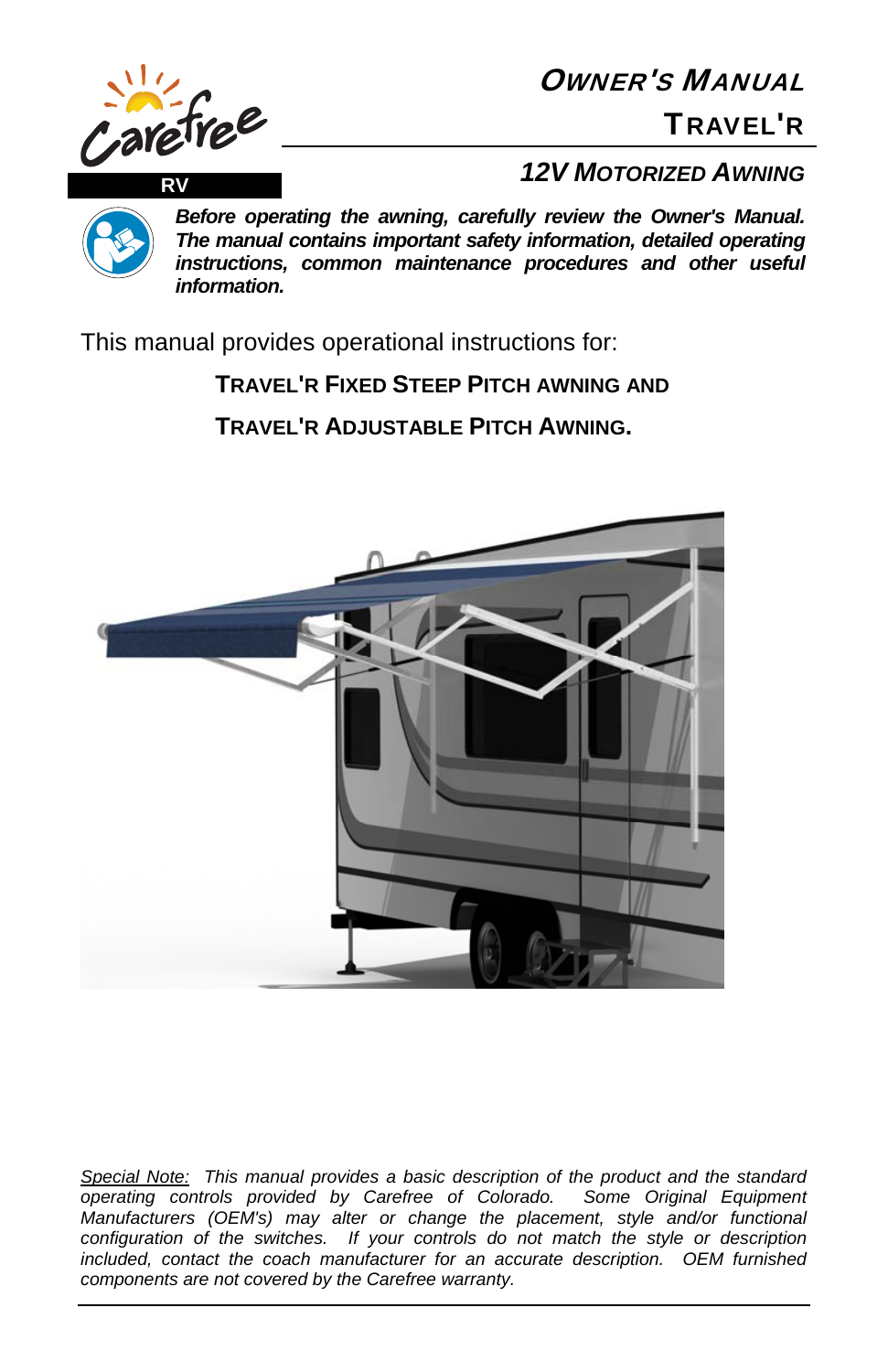## INTRODUCTION

From it's beginning in the early 70's, Carefree of Colorado has emerged as the premier manufacturer of quality awnings and accessories for Recreational Vehicles (RVs). Our full line of products can provide the accessories that match your life style; no matter what type of RV you own. Check with your dealer to discover the products that can make your life more Carefree.

The Travel'r series of awnings provides motorized awning comfort with Carefree's standards for looks, strength and dependability. It is the successful blend of style, quality and economy.

*Features include:* 

- The unique "scissor" style arms do not require vertical ground supports.
- The adjustable pitch arms provide easy to use 6-position pitch adjustment.
- The awning rollbar and arms are made from light weight, no-rust aluminum;
- The 100% billow-proof, worm-gear drive motor eliminates the need for travel locks;
- Can be installed using a single switch control or the Direct Response<sup>TM</sup> system.
- Highest head clearance of any vertical arm awning.

# TABLE OF CONTENTS

**A** WARNING | Awnings are designed to provide shade and protection from **the sun. The effects of wind and rain on an awning are unpredictable and can cause severe damage to the awning and/or the vehicle. If wind or extended periods of rain are expected, roll up the awning.** 

 NOTICE **It is recommended that if leaving the RV unattended for a length of time, retract the awning to avoid unexpected climate conditions.** 

**A WARNING** Keep all sources of heat and flame away from the awning **canopy. Fabric is not fire-proof and can burn if left in contact with any flame or heat source.** 

NOTICE **If installed, LED lighting must be turned off when the awning is in the rolled up position. This is to prevent possible damage to the LEDs and/or canopy.**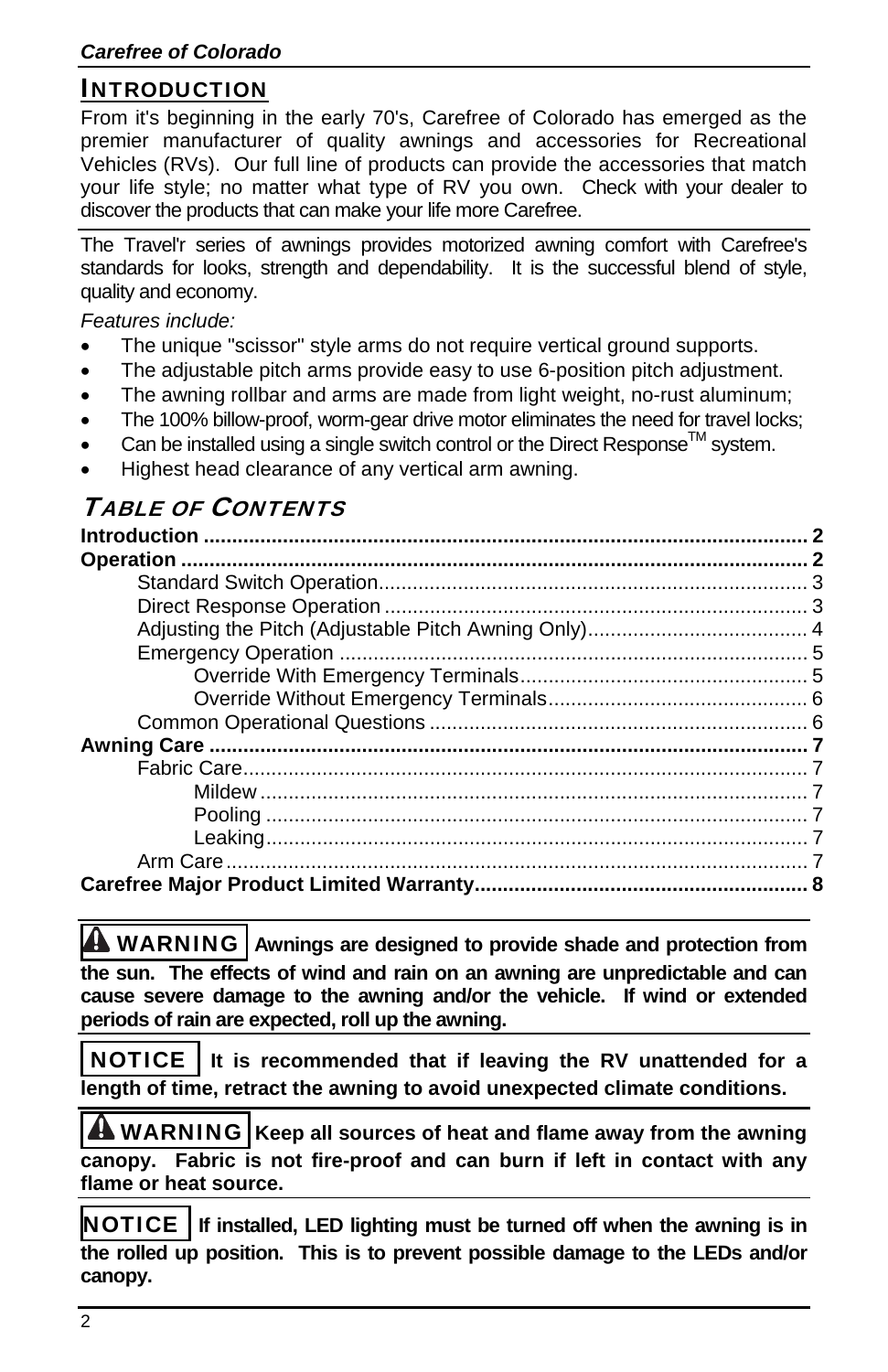## **OPERATION** STANDARD SWITCH OPERATION

*To Operate the Awning:* 

 Press and hold the Patio Switch until the awning is in the desired position then release the switch.



## DIRECT RESPONSE OPERATION

The optional Travel'r *Direct Response*TM system detects awning motion caused by windy conditions. The sensor is located in the motor head.

The system operates by gauging the motion of the awning's front edge (roller tube). When the motion exceeds the factory preset threshold value the system automatically retracts the awning.

Gust detection is incorporated into the software. When the motion value suddenly and sharply increases above a safe maximum value, the awning closes immediately.



#### *To Operate the Awning:*

 Press the power switch to ON. When power is on, the Direct Response system is active and the manual controls are active. When power is OFF, all functions are disabled.

**CAUTION** It is strongly recommended that the power switch be **set to OFF whenever the awning is not being operated and during transport. This acts as a safety to prevent the awning from being accidently opened.** 

- To OPEN the awning: Press and hold the extend switch until the awning is open.
- To CLOSE the awning: Press and release the retract switch. The awning will close completely. To interrupt the awning retraction, press and release the retract switch again. The awning will stop.
- When the awning is in the retracted (rolled up) position, shut off the power switch to avoid accidentally extending the awning.

*Don't have Direct Response? Contact your Carefree dealer about having an upgrade kit installed.*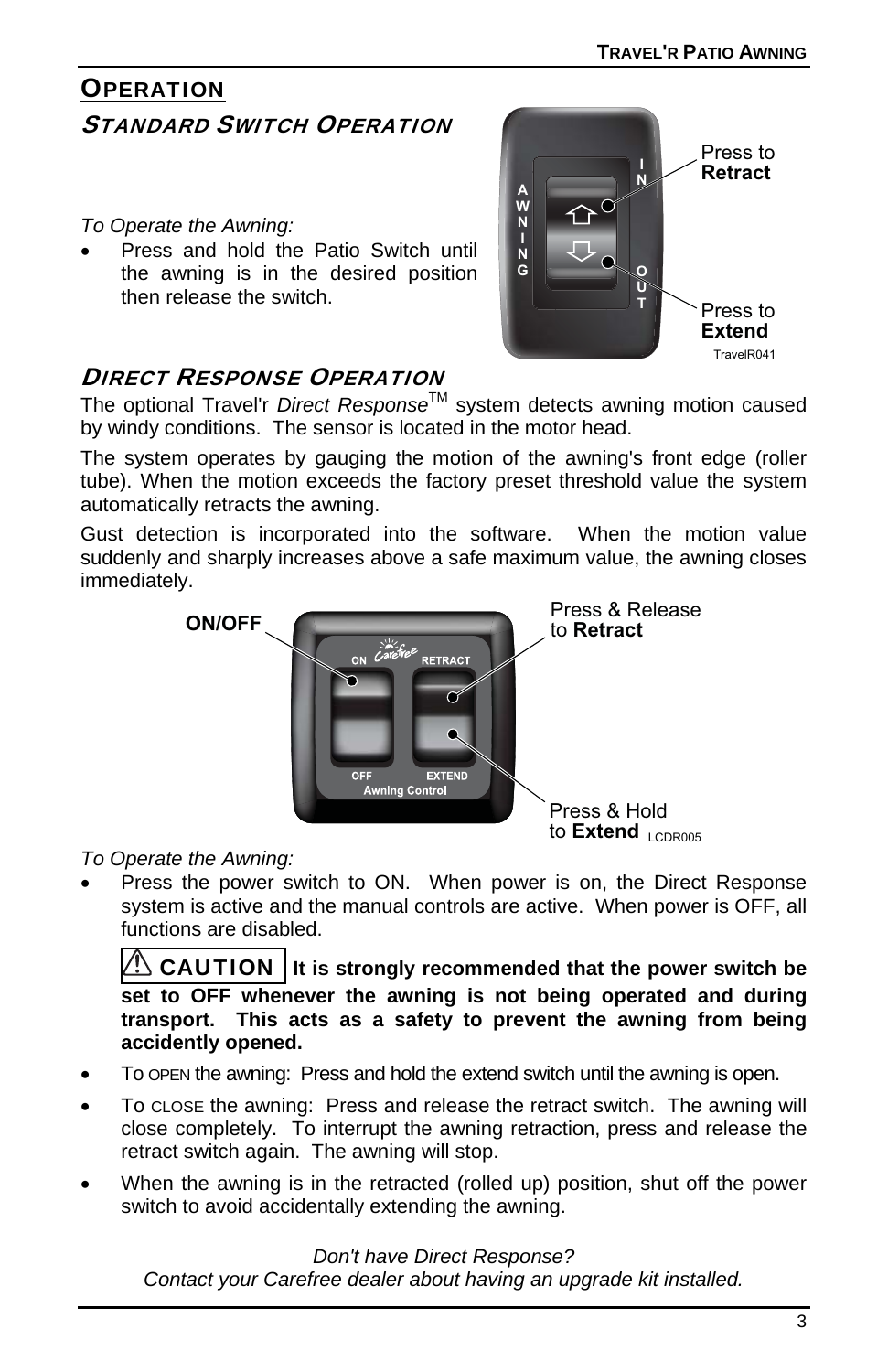## ADJUSTING THE PITCH (ADJUSTABLE PITCH AWNING ONLY)

The Travel'r arms have 6 pitch adjustment settings from minimum pitch to maximum pitch. The awning can be extended and retracted in any of these positions without having to reset the pitch between uses. See the Warnings about unequal pitch settings.



#### CAUTION **Use care when adjusting the pitch as the awning may move abruptly.**

#### *With the Awning Open:*

- 1. Hold on to the awning arm to keep it steady while adjusting the pitch.
- 2. Press in the pitch adjustment pin located on the long scissor arm.

*Tip: Applying LIGHT pressure on the arm will decrease the force required to press the pitch adjustment pins.* 

3. Slide the scissor arm to the desired set hole - towards the coach for a lower pitch and away from the coach for a higher pitch.

#### *With the Awning Closed:*

- 1. Press in the pitch adjustment pin located on the long scissor arm.
- 2. Slide the inner scissor arm up or down to the desired set hole.

NOTICE **Do not set the individual arm pitch at more than three (3) positions different between the left and right arm. Damage to the arms and canopy can occur if the awning is retracted when the arms are set at more than 3 positions difference.** 

NOTICE **For awnings under 12': the arms must be set at an equal pitch. Damage to the arms and canopy can occur if the awning is retracted with the arms uneven.**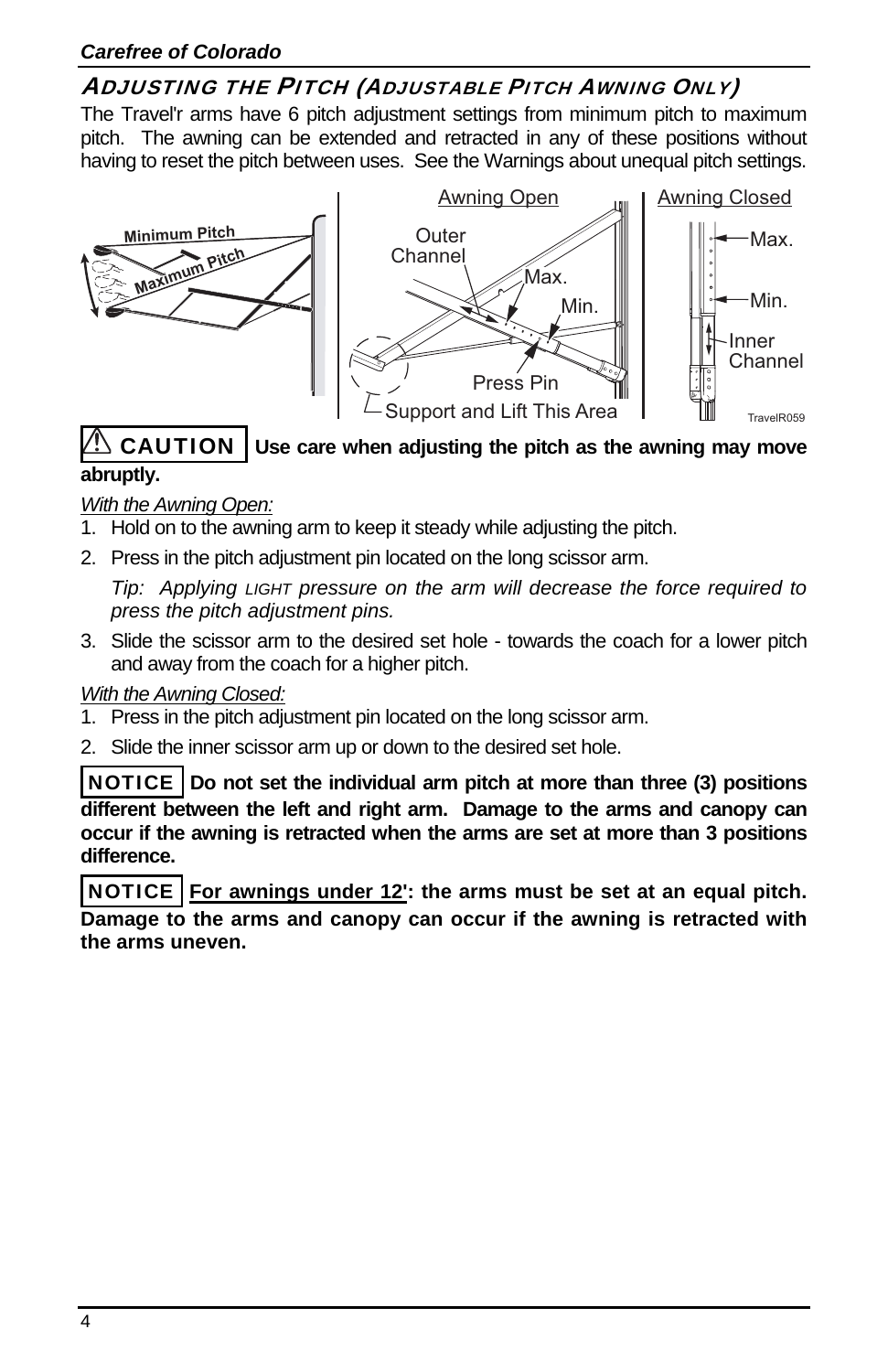## EMERGENCY OPERATION

If the original power source fails or is unavailable, the Travel'r has emergency override connections (12V). The override can be used with a 10V-14V power source, such as a cordless drill battery or car battery.

Travel'r models built through 2012 have override terminals on the back of the motor head. If the motor head has the metal terminals, use the procedure "Override with Emergency Terminals". For models built in 2013 and later, use "Override without Emergency Terminals".

WARNING **Do not connect the Travel'r motor wires to a 110V power source! Doing so will permanently damage the awning!** 

 $\sqrt{2}$  CAUTION | Use care when retracting the awning, the awning may move **abruptly.** 

**NOTE:** Jumper cables may be built in one of two styles as shown below. The procedures are the same for either cable style.

$$
\underbrace{\qquad \qquad }_{\text{max}}
$$

Universal Cable with Alligator Clips for External Emergency Terminals or Motor Cables with Quick Disconnects



Cables with Quick Disconnects for Motor Cables with Quick Disconnects<br>Only TravelR061b

## OVERRIDE WITH EMERGENCY TERMINALS

**CAUTION** Do not use the emergency terminals without following the **directions below. The electronic circuit creates a dynamic brake for the motor by shorting and grounding the motor leads. Steps 1 & 2 removes the brake to allow the emergency override to work.** 



- 1. *(Detail A)* Remove the front cover from the motor head. There are six (6) small screws in the rear of the motor head.
- 2. *(Detail B)* Disconnect the input cable wires from the terminals. DO NOT disconnect the wires to the motor.
- 3. Leave the wires disconnected and reattach the front cover.
- 4. *(Detail C)* Attach jumper leads to the terminals, located on the rear of the motorized head.
- 5. Connect the other ends of the jumper leads to a 12V source. If the awning moves in the wrong direction, reverse the leads.
- 6. Maintain contact throughout the retraction process.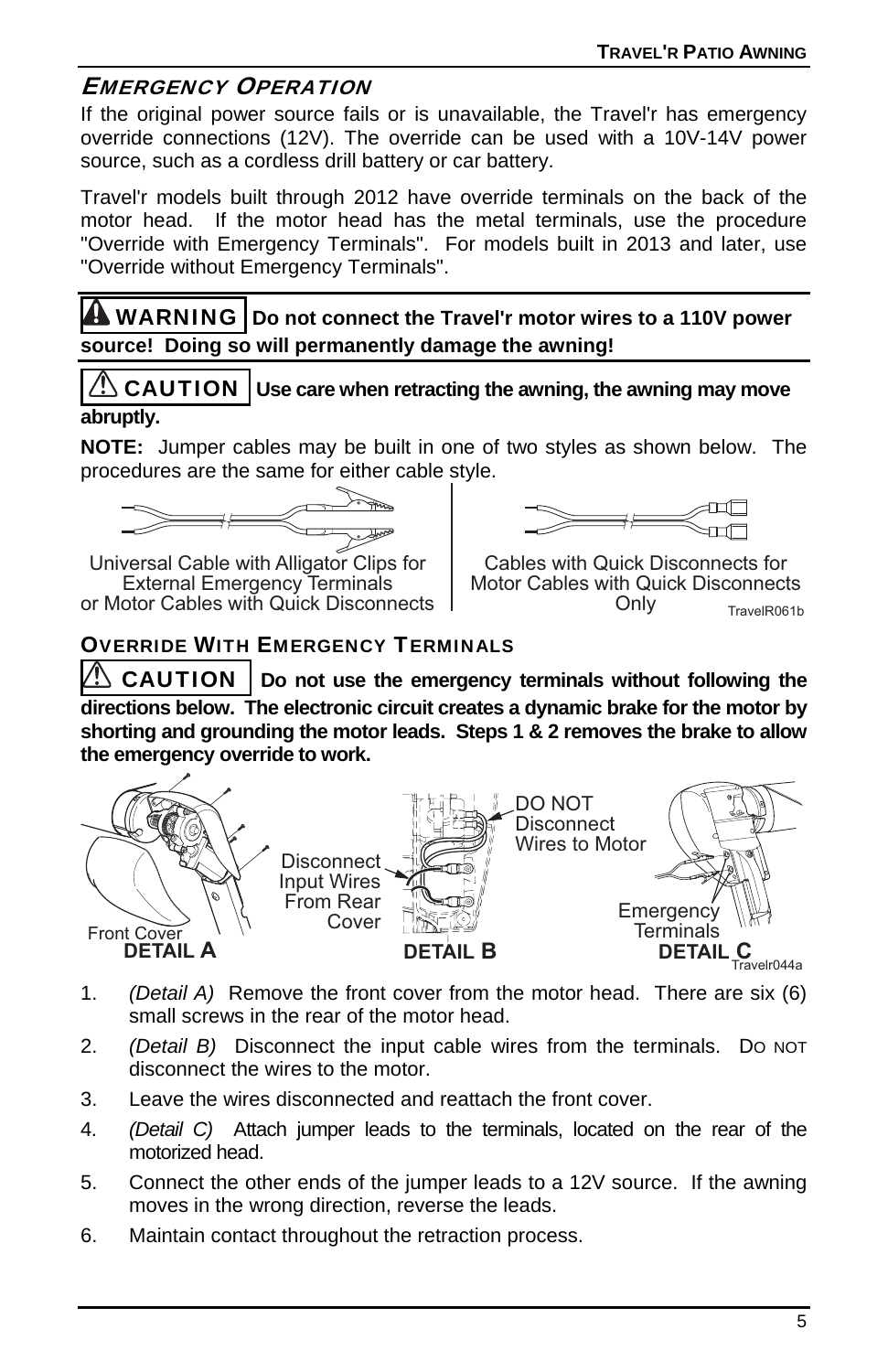#### *Carefree of Colorado*

#### OVERRIDE WITHOUT EMERGENCY TERMINALS

This procedure does not apply if Direct Response is installed.

- 1. Locate and separate the quick disconnects located in the motor arm channel. Position the wires from the motor on the outside of the channel.
- 2. Attach jumper wires to the motor wires.
- 3. Connect the other ends of the jumper leads to a 12-14V source. If the awning moves in the wrong direction, reverse the leads.
- 4. Maintain contact throughout the retraction process. Hold the wires from the motor on the outside of the channel while closing the awning. This provides access for opening awning.
- 5. When power is restored, use the jumper wires and extend the awning to access the cable disconnects. Reattach the disconnects and secure in the arm channel.



**NOTE:** Jumper cables may not be included with some OEM installations. Cables are available through your dealer

## COMMON OPERATIONAL QUESTIONS

The following items are operational items that may come up as questions during normal operation.

- 1. The awning motor is equipped with a thermal protection circuit to protect the motor from overheating. Operating the awning repeatedly over a short time period may cause the circuit to sense a overheat condition and shut off the motor. If this occurs, wait approximately 15 minutes to allow the motor to cool then operate the awning in normal fashion.
- 2. The awning seems to extend and retract slowly. Normal operation time is 28-35 seconds to extend or retract. If the power supply is on the low side of the acceptable voltage range (10VDC-14VDC) the awning will move slower.
- 3. The awning may appear to move jerkily. When the fabric is rolled out, the Alumaguard or Uniguard may "bounce" creating a wave like motion in the canopy fabric. This will create the appearance of moving jerkily.
- 4. With Uniguard, the awning sticks or hangs up. When Uniguard is installed with a vinyl canopy, the vinyl will have a tendency to "cling" to the Uniguard when not used over an extended period. Open and close the awning in short bursts 2 or 3 times, the awning will then open normally.

If the awning does not operate, contact your Carefree Service Center. Visit our web site at www.carefreeofcolorado.com for a listing of dealers and service centers.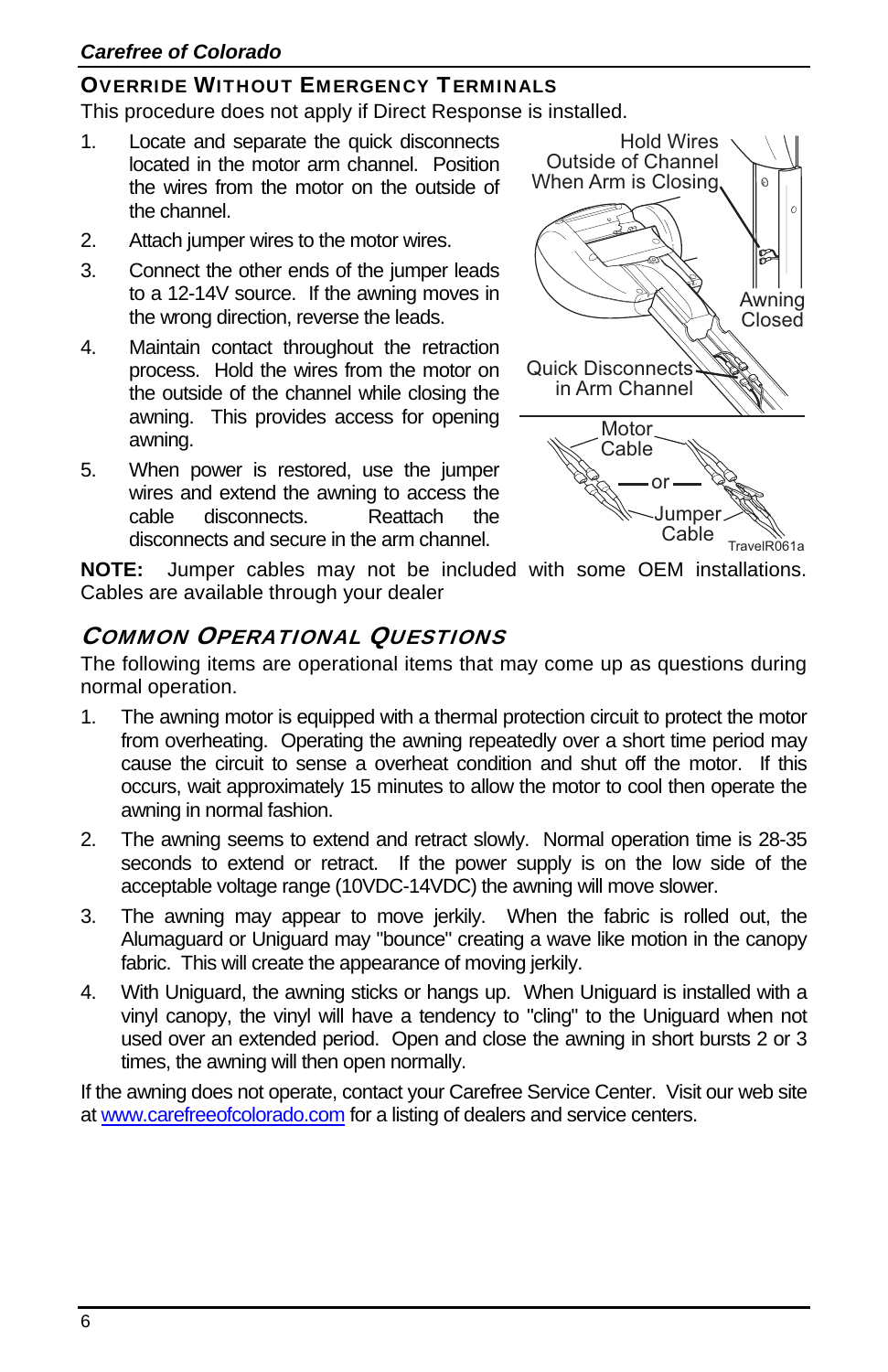# AWNING CARE

Maintaining a Carefree Awning is easy. Just follow these basic steps:

- Always operate the awning according to the instructions.
- Periodically check that the fasteners are tight. Tighten if necessary.
- Keep the awning fabric and arms clean.

## FABRIC CARE

#### NOTICE **DO not use oil based cleaners or any caustic, granulated, or abrasive type cleaners on your Carefree product.**

- 1. One of the best ways to keep the fabric looking good and to delay the need for deep or vigorous cleanings is to hose fabrics off on a monthly basis with clear water. This practice helps prevent dirt from becoming deeply imbedded in the fabric. In most environments, a thorough cleaning will be needed every two to three years.
- 2. When it's time for a thorough cleaning, the fabric can be cleaned while still on the awning frame.
	- For Vinyl Fabric Use a soft brush and warm water with soap.
	- For Acrylic Fabric Use a stiff brush and warm water with soap.
- 3. When cleaning the fabric, it is important to observe the following:
	- Always use a natural soap, never detergent.
	- $\bullet$  Water should be cold to lukewarm, never more than 100 $\degree$ F.
	- Air-dry only. Never apply heat to the fabric.
	- Always allow the fabric to dry thoroughly before rolling up the awning.

#### **MILDEW**

Mildew is a fungus growth that looks like dirt. Vinyl coated polyester fabrics are mildew resistant because of a chemical biocide in the vinyl coating. Under ordinary conditions, mildew will not appear. However, in areas where high temperature and humidity are common, mildew can be a problem and require the material to be washed more frequently.

#### POOLING

When water collects on the top of the fabric, this is known as "pooling". This can occur during inclement weather or if a running air conditioner discharges over the awning. The water is dumped when the awning is retracted. It is recommended that if water accumulates on the top; retract the awning in steps (8"-12") to dump the water. This will help prevent the fabric from stretching or distorting.

**The effects of wind and rain on an awning are unpredictable. Severe damage to the awning and the vehicle may result. IF WIND OR EXTENDED PERIODS OF RAIN ARE EXPECTED, ROLL UP THE AWNING AND SECURE FOR TRAVEL.** 

#### **LEAKING**

On vinyl canopies, side hems and poly cords are stitched in with a sewing machine. On occasion, this stitching may allow water to seep or leak through. This is normal and not a defect covered by warranty. Treat the seams with a quality seam sealer.

#### ARM CARE

The best method of keeping the arms and braces operating smoothly is to clean them. Dirt and debris can cause the arms not to move easily. Periodically wash out the channels with running water (i.e. a hose). If the arms still do not move easily, lightly spray the joints and pivot points with a dry silicone lubricant after the arms have been cleaned and dried thoroughly.